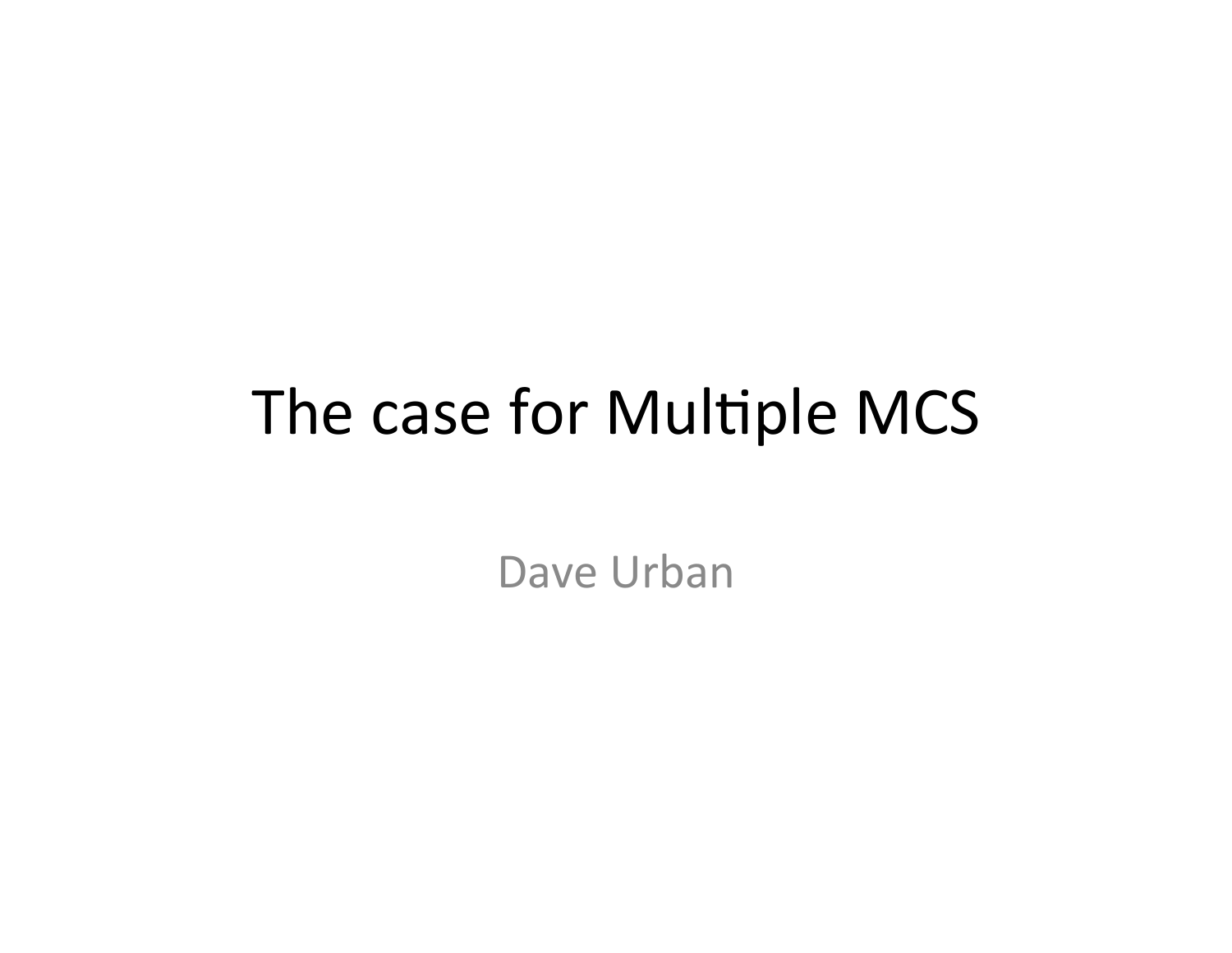#### Histogram of Downstream SNR measured by 20 million cable modems

- The solid dots are measured values
- The dot at 36 dB shows that a little over 5 million cable modems reported a downstream SNR  $of 36 dB$
- The bin size for the histogram was  $1 dB$
- $\cdot$  The solid line is a gaussian distribution with mean and standard deviation shown

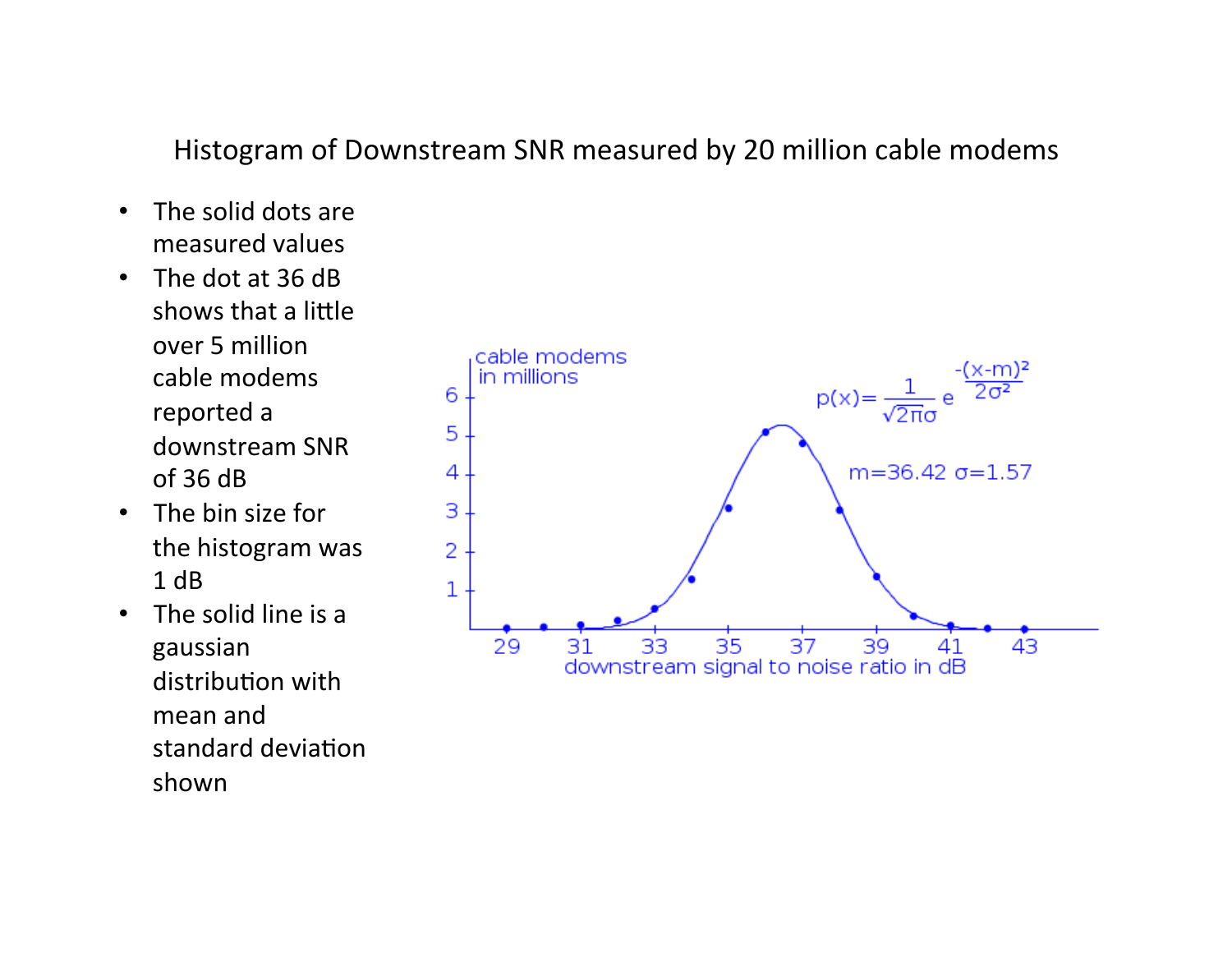percent cable modems with 15 dB to 29 dB is 0.1% these modems assigned 256-QAM LDPC .9 24 dB threshold

percent cable modems 30 dB 31 dB or32 dB is 2.0% these modems assigned 512-QAM LDPC .9 27 dB threshold

percent cable modems 33 dB 34 dB or 35 dB is 24.5% these modems assigned 1024-QAM LDPC .9 30 dB threshold

percent cable modems 36 dB 37 dB or 38 dB is 64.0% these modems assigned 2048-QAM LDPC .9 33 dB threshold

percent cable modems 39 dB 40 dB or 41 dB is 8.96% these modems assigned 4096-QAM LDPC .9 36 dB threshold

J.83B efficiency is 7.1 bps/Hz adaptive OFDM 0.9 LDPC efficiency is 9.967 bps/Hz, up 40% 192 MHz channel width, 32 J.83B QAMs at 38.8 Mbps has a total data rate of 1,242 Mbps 14,816 OFDM data subcarriers with 82.5  $\mu$ s OFDM LDPC adaptive data rate is 1,790 Mbps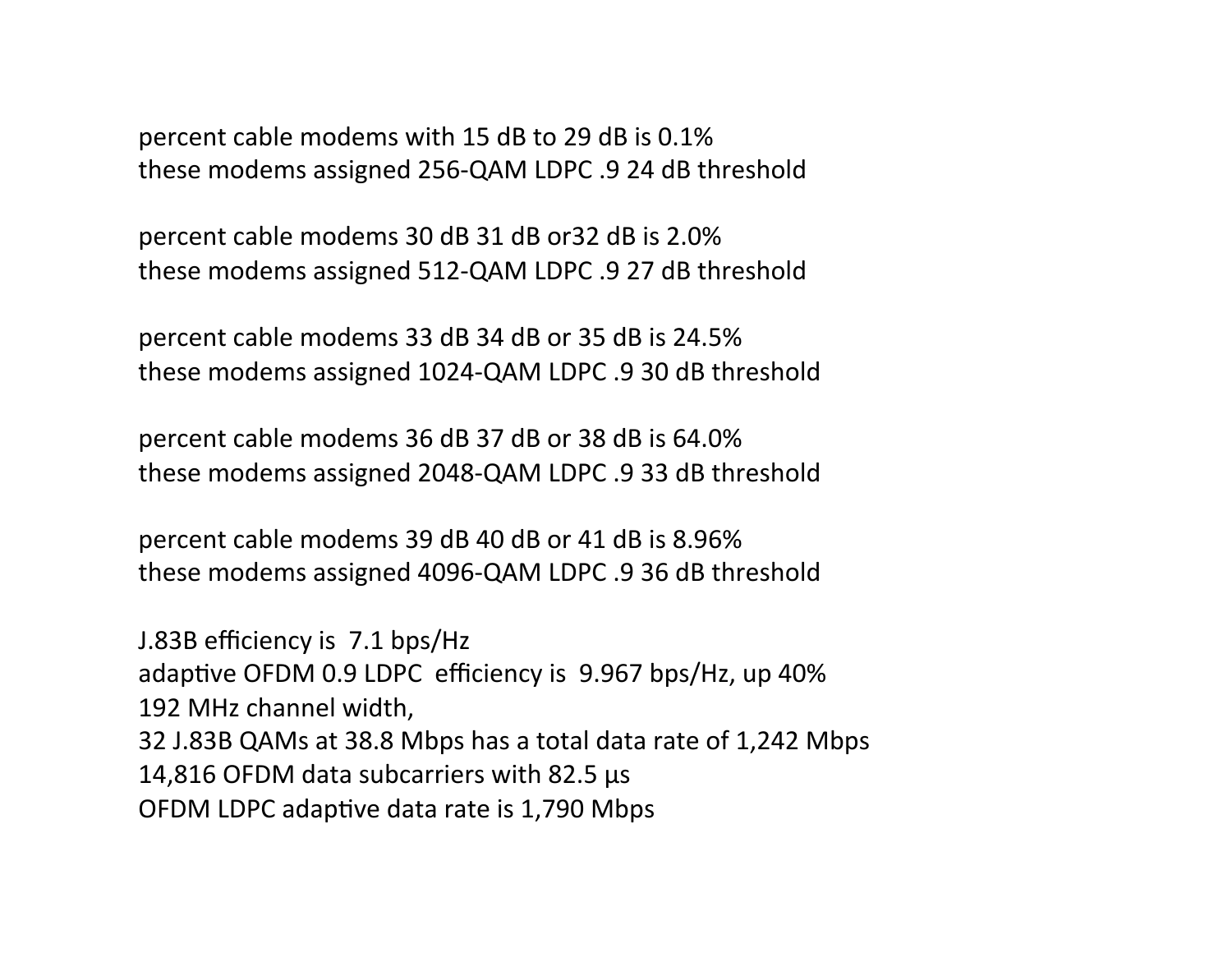- The mean of 36.42 dB and standard deviation of 1.57 dB fit well with SNR above 33 dB
- But these values underestimate the number of modems below 30 dB SNR
- A mean of 36.2 dB and a standard deviation of 2.23 dB gives a better estimate for 27, 28, and 29 dB SNR
- Perhaps a two step model should be used



0.27% of cable modems measure less than 30 dB SNR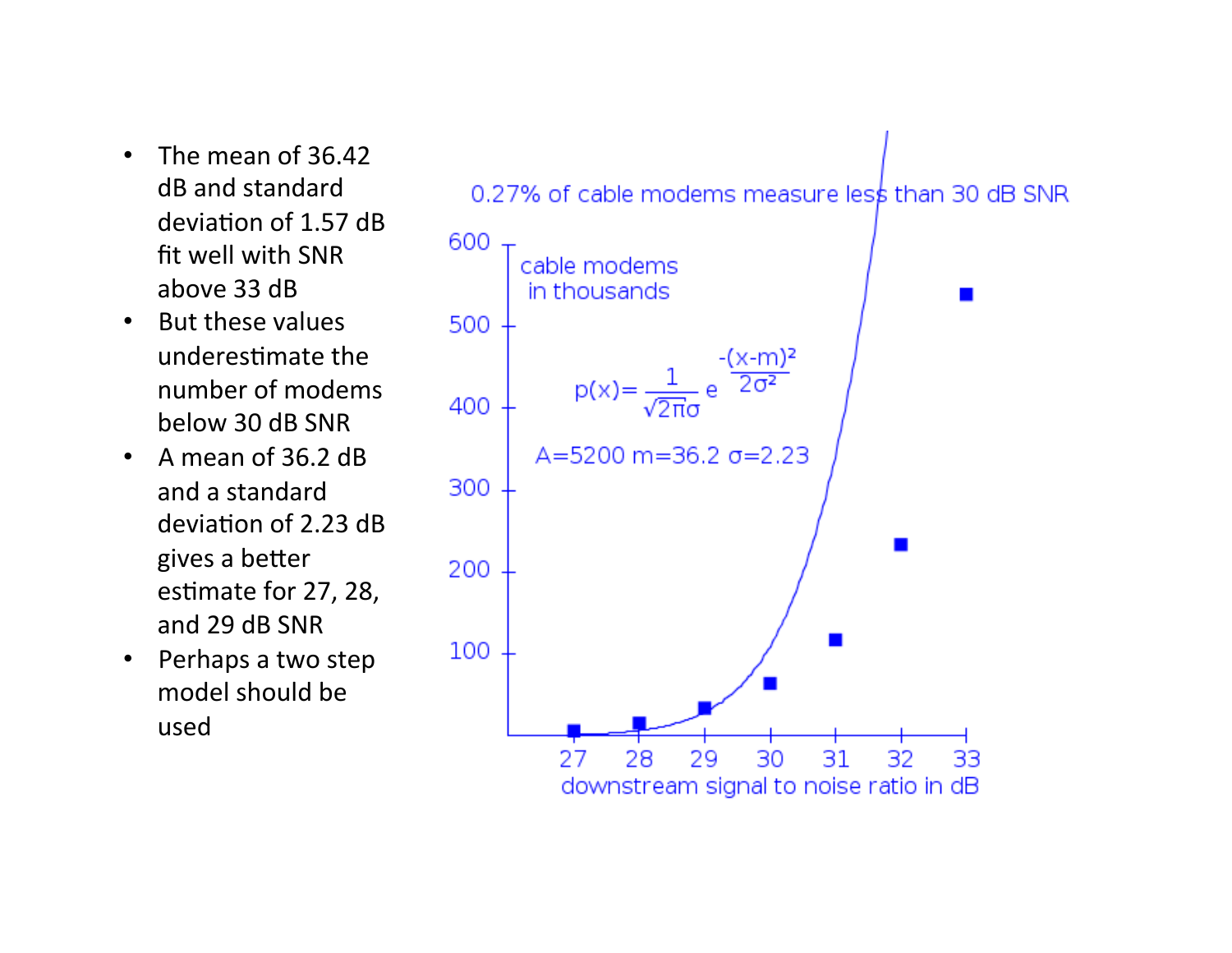### How many cable modems have 40 dB SNR?

- 2.4% of cable modems have SNR 40 dB or better
- 97.6% of cable modems report SNR less than 40 dB
- Since a small percentage of modems have SNR below 33 dB and a small percentage of modems have SNR above 40 dB, a single modulation and coding scheme will either lose many modems or under utilize many modems
- Static 4096-QAM would appear to lose at least a quarter of all modems
- For a single modulation and coding scheme even going above 256-QAM RS would lose some modems
- 1024-QAM with high rate LDPC may be the highest static MCS possible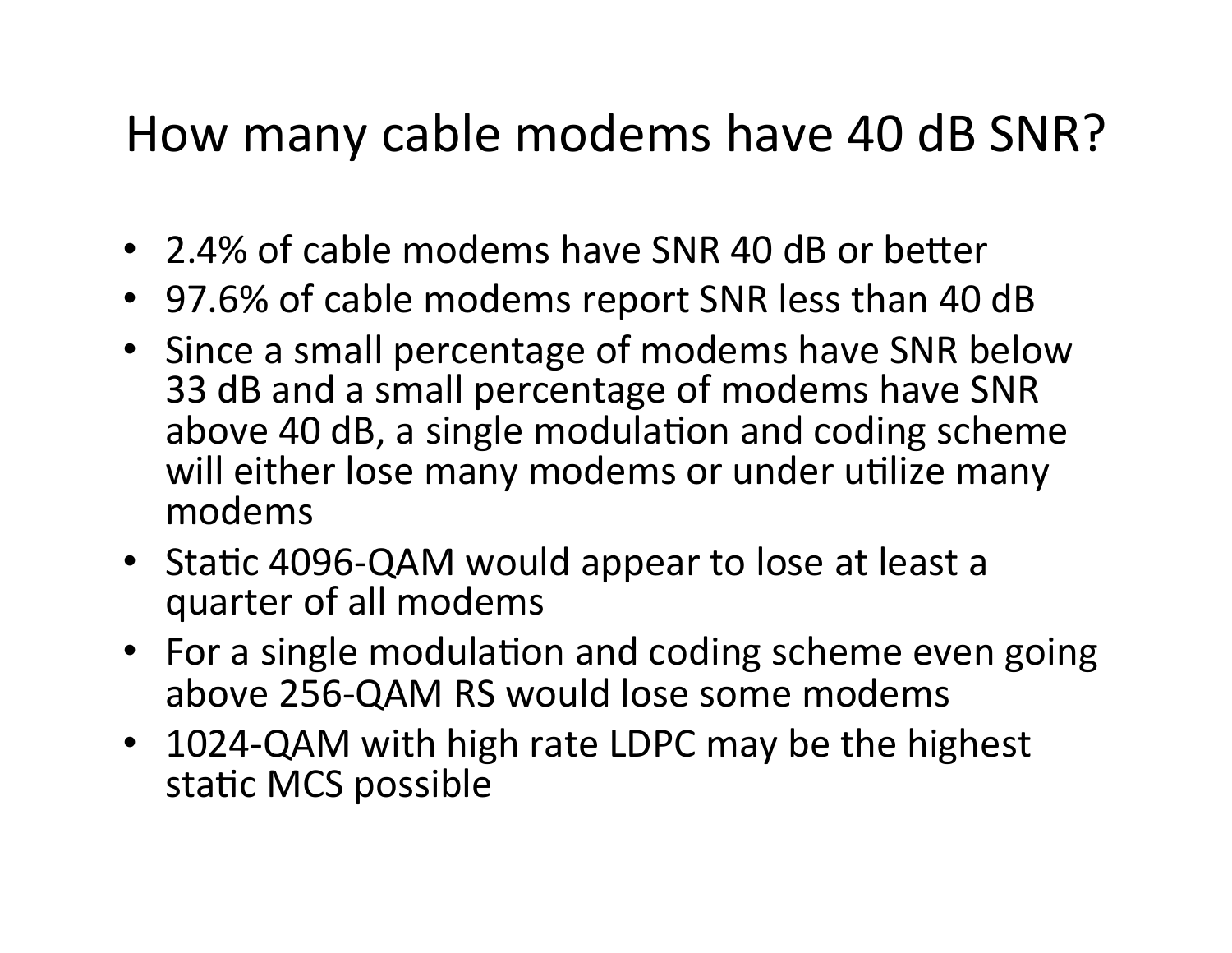### Does it hold for a node? Yes

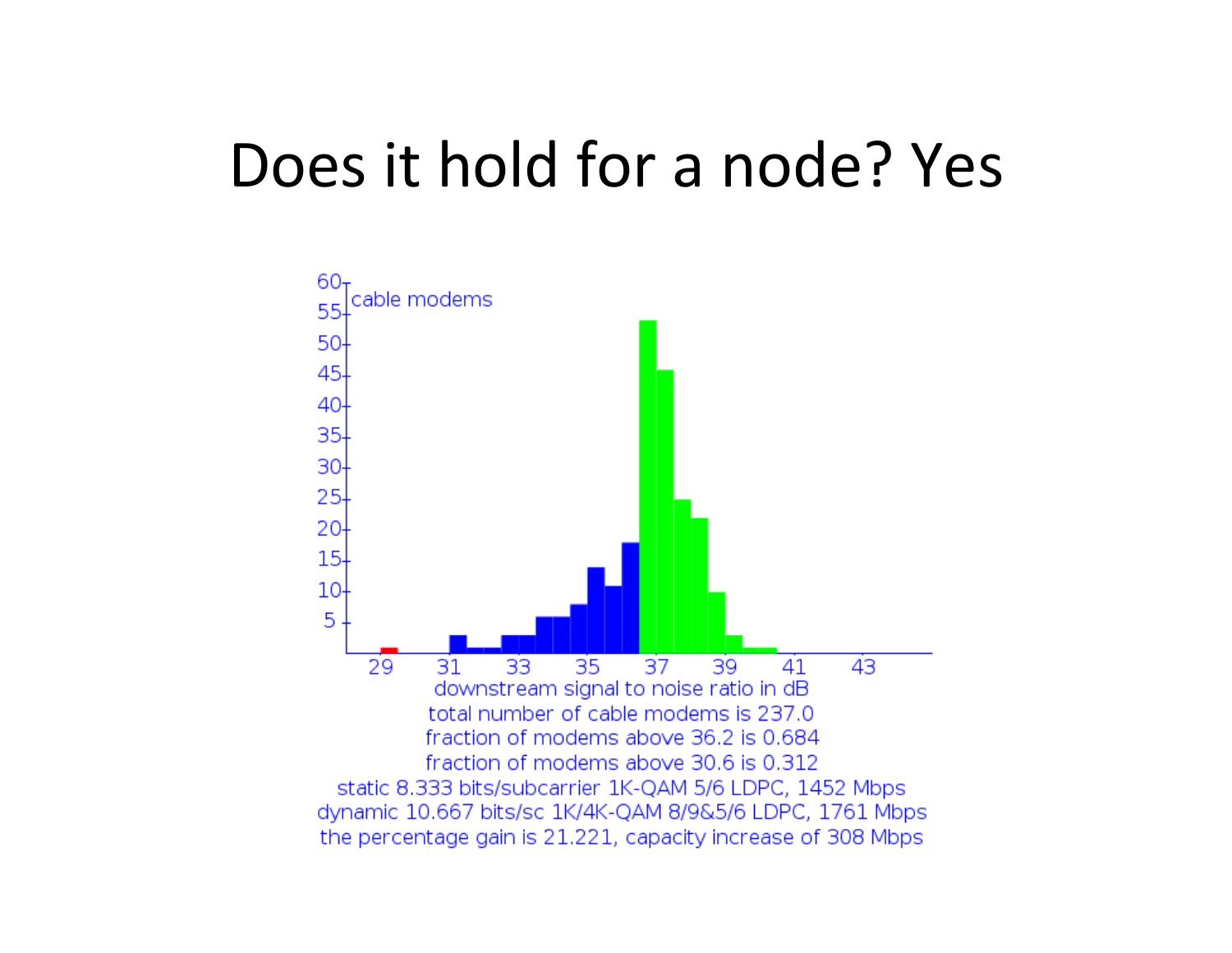### Distribution for a single node



downstream signal to noise ratio in dB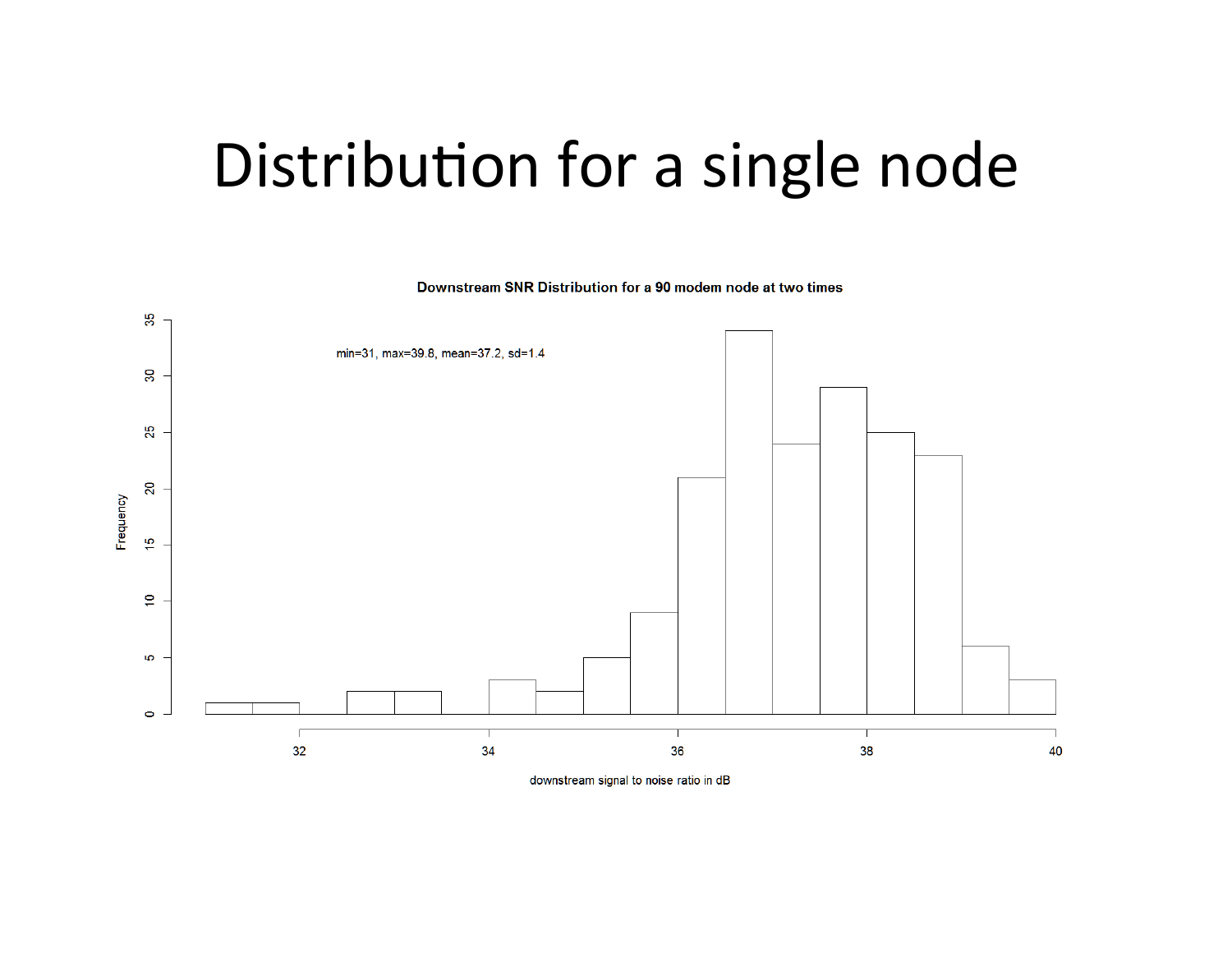## How about just Gateway Data?

- A sample of 16.8 million set top boxes showed an average SNR of 35.5 dB with a standard deviation of  $1.95$  dB
- A sample of 1.9 million D2 MTAs showed an average level of -0.38 dBmV, median level of -0.2 dBmV, level standard deviation of 5.75 dB, average SNR of 37.51 dB, median SNR of 37.6 dB, SNR standard deviation of 1.47 dB
- So STBs which are more dependent on home wiring have about 2 dB lower average SNR and a half dB higher standard deviation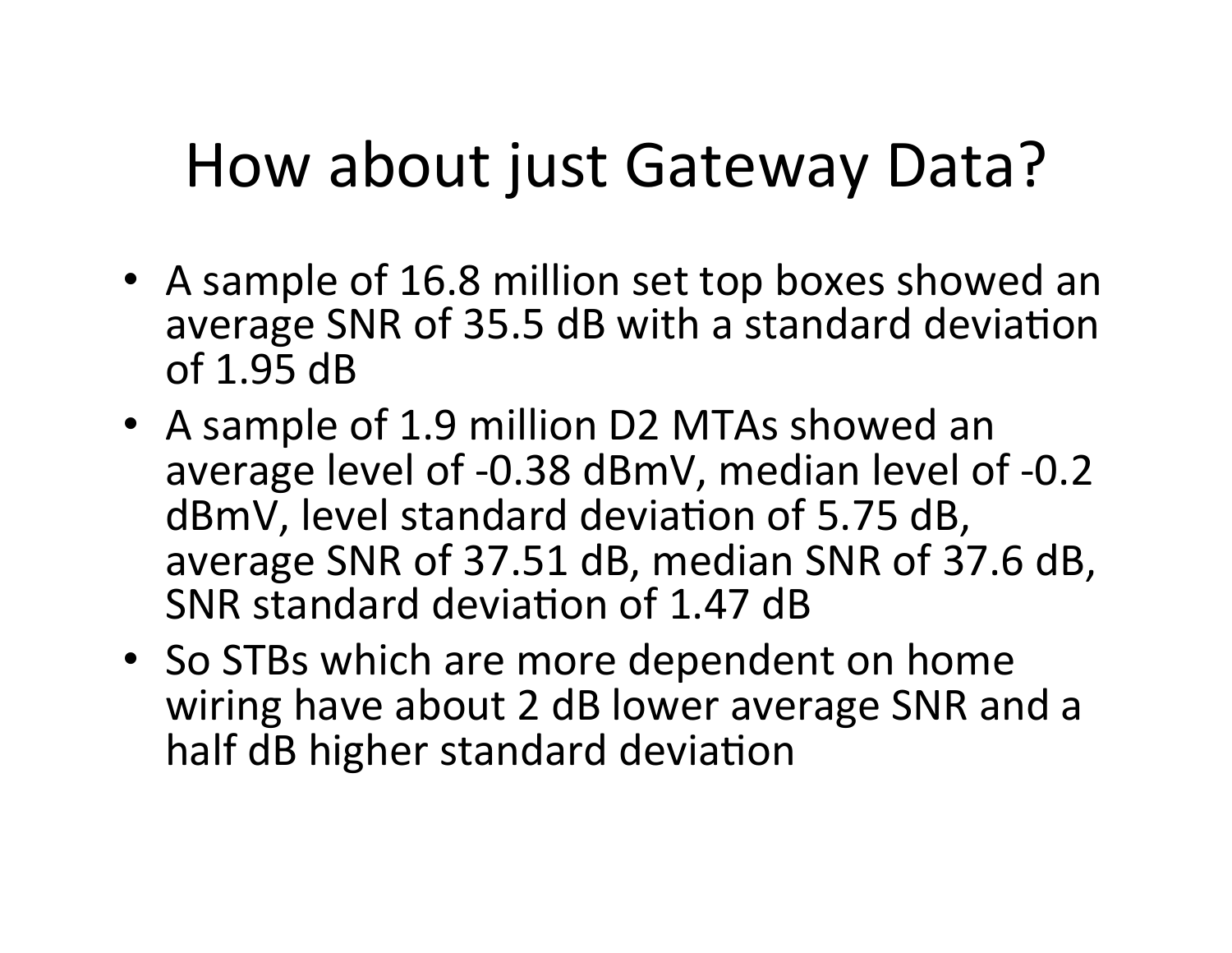# The need for Multiple MCS

- The objective is to get very high data rates over coaxial cable on par with fiber
- Gbps service over coax requires high spectral efficiency
- Transmit power is limited
- Loss over coax increases with frequency
- 4K-QAM with LDPC has 11 bps/Hz with 36 dB SNR threshold
- We want to have most modems running 4K-QAM at launch with this number going up over time
- We do not want to be prevented from offering 4K-QAM to a customer who needs it because of a low level or interference from a customer that can operate fine at lower modulation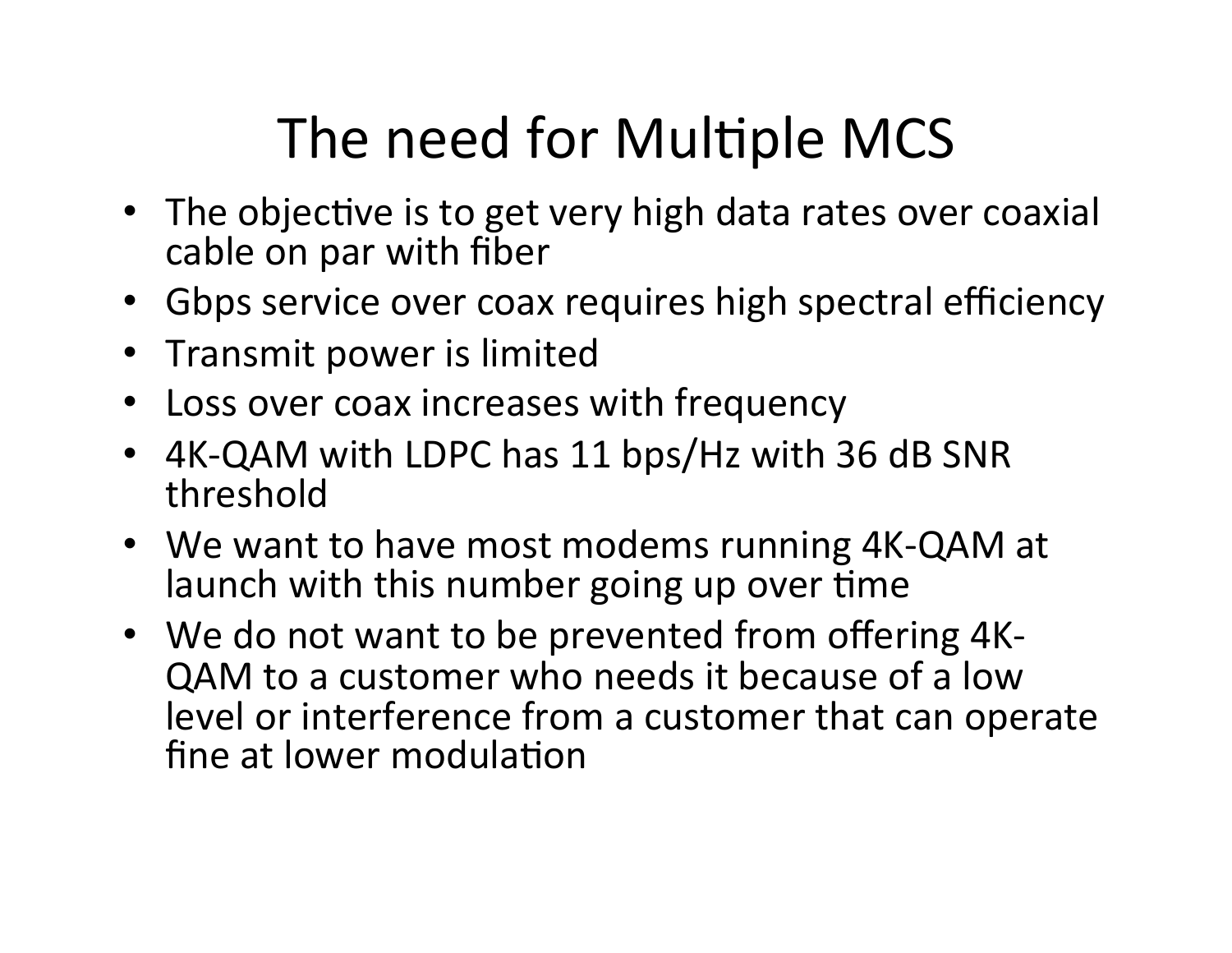Variation in optimum Modulation and Coding Schemes amongst cable modems on a fiber node

- The length of the cable drop will vary
- The length of the trunk cable will vary
- The receiver parameters such as gain and noise figure will vary
- The reflections will vary (short CP)
- In home splitters, cable length and quality will vary (self install)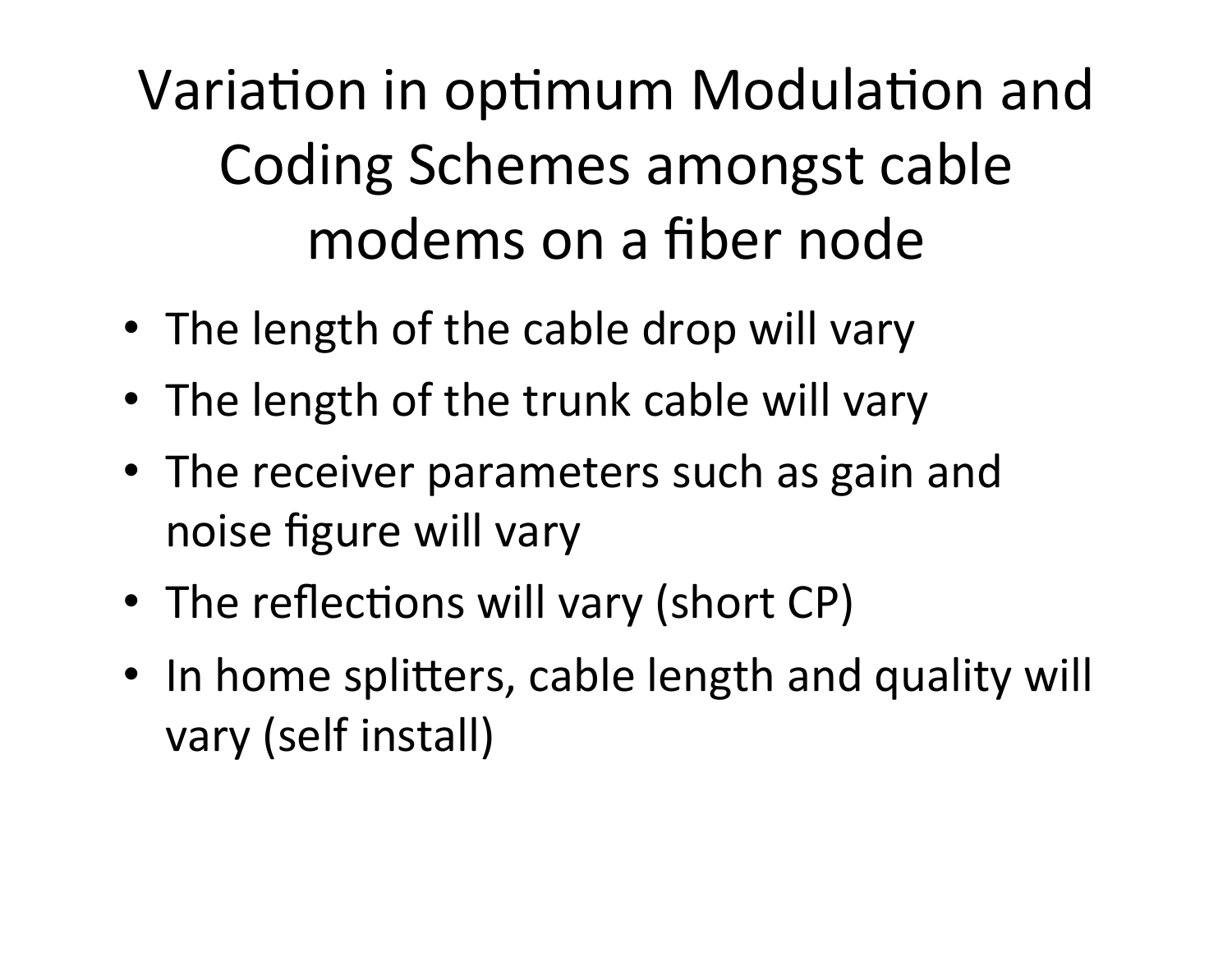## HFC network

- A long cascade under worst case conditions may have an analog SNR of 48 dB and digital SNR of 42 dB
- Using the noise figure and minimum input level specifications of a typical amplifier, the QAM signal level to amplifier cascade noise level for N +6 is 57 dB analog and 50 dB QAM
- Thus, even for N+6 the amplifier cascade is designed to have a negligible impact of cable modem SNR distribution for 256-QAM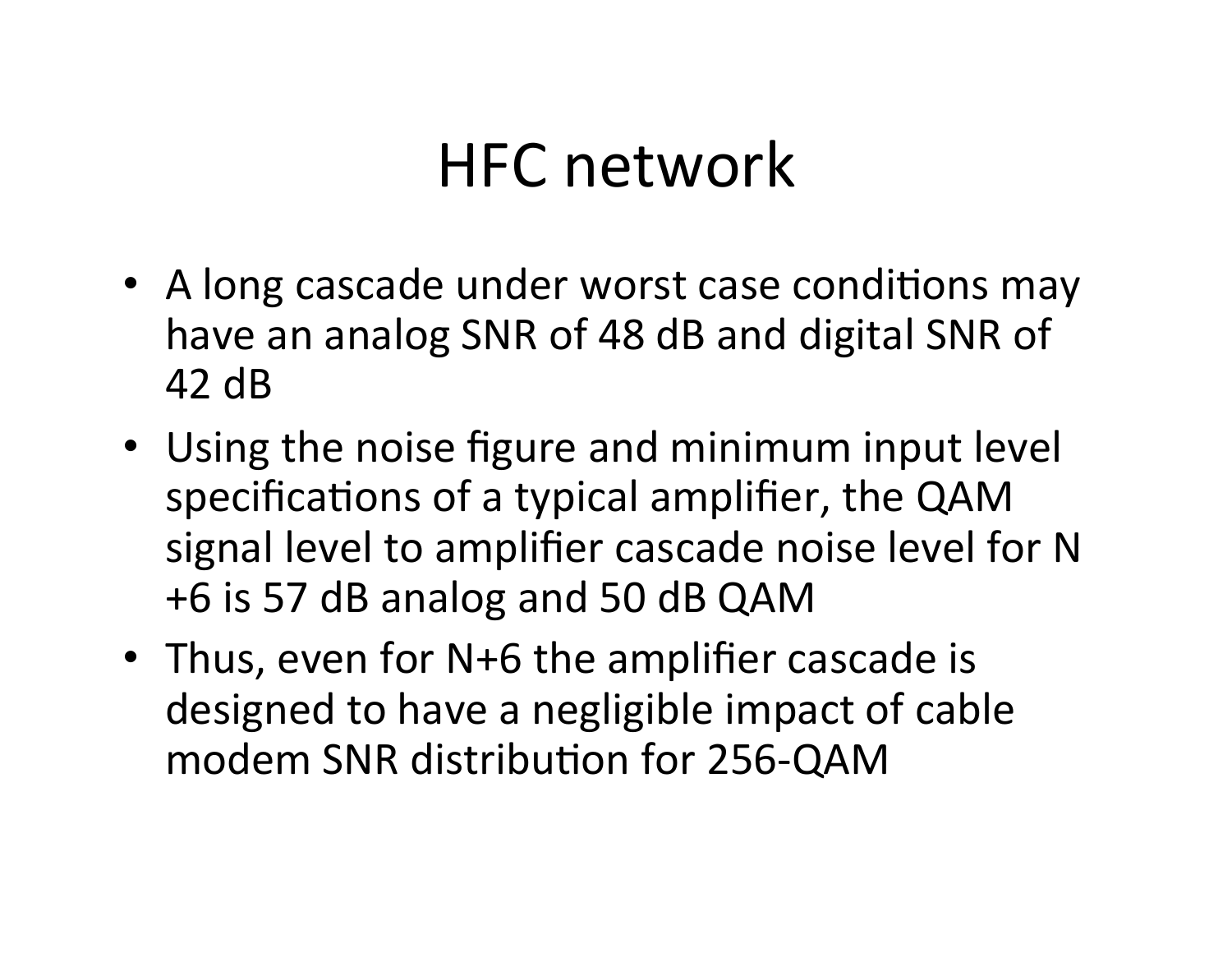



frequency in MHz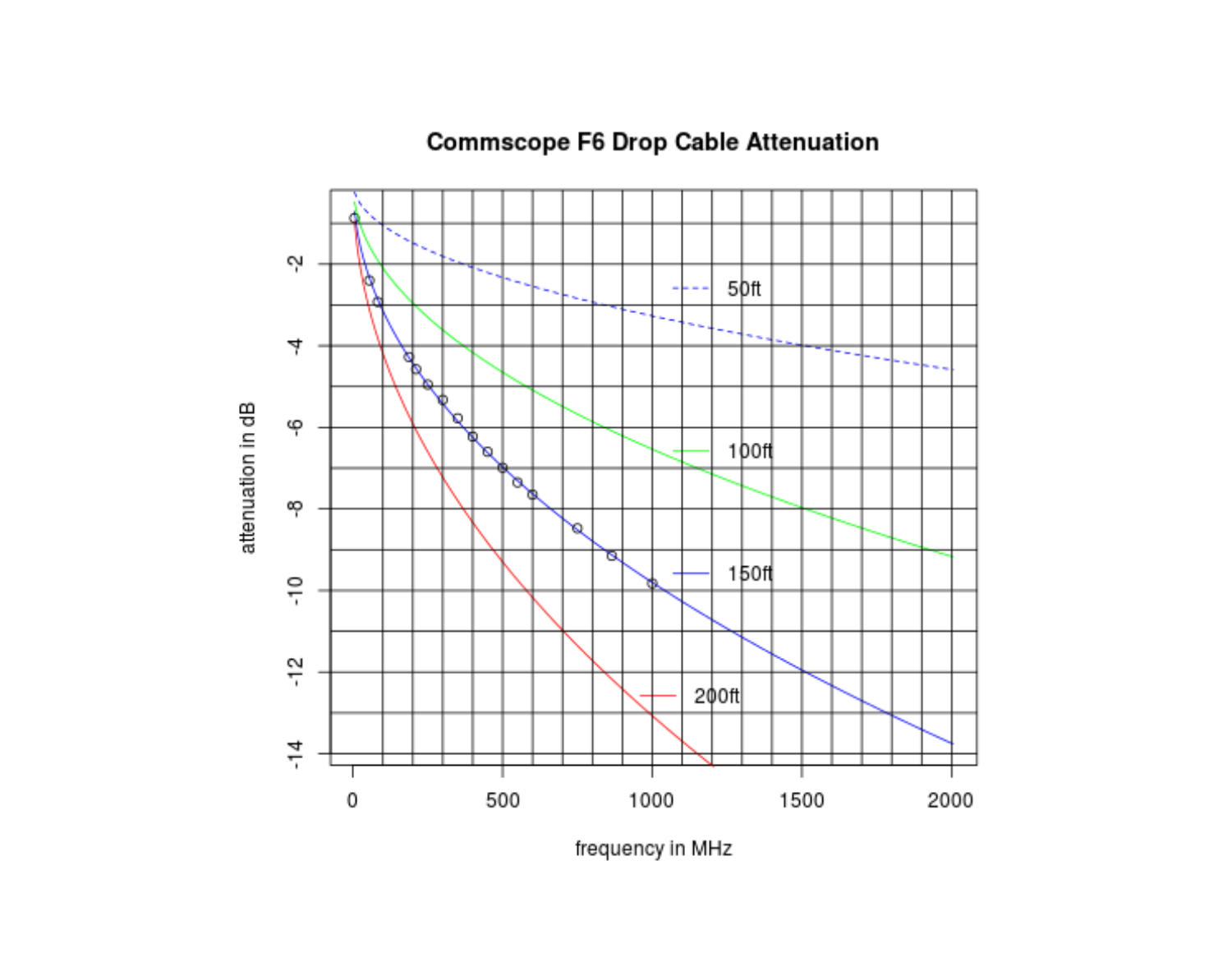

#### **Commscope P3 500 Trunk Cable Attenuation**

frequency in MHz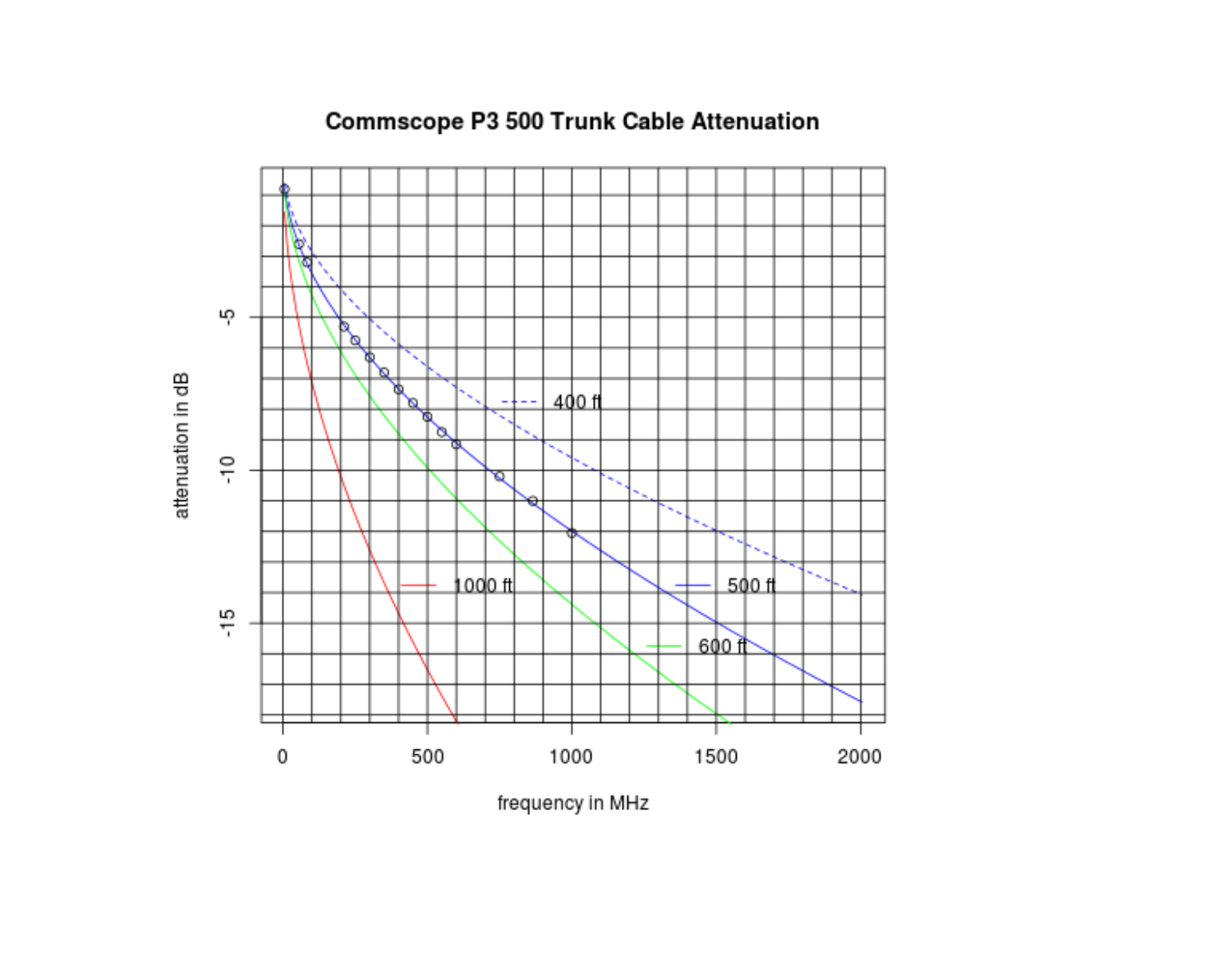#### Node + 0 network architecture

Trunk cable is about 1000 feet to end of line, loss of 20 dB at 750 MHz, 2  $\mu$ s echo High frequency level is 60 dBmV at fiber node output and 19.5 dBmV at end of line Low frequency level is 42 dBmV at fiber node output and 19.9 dBmV at end of line

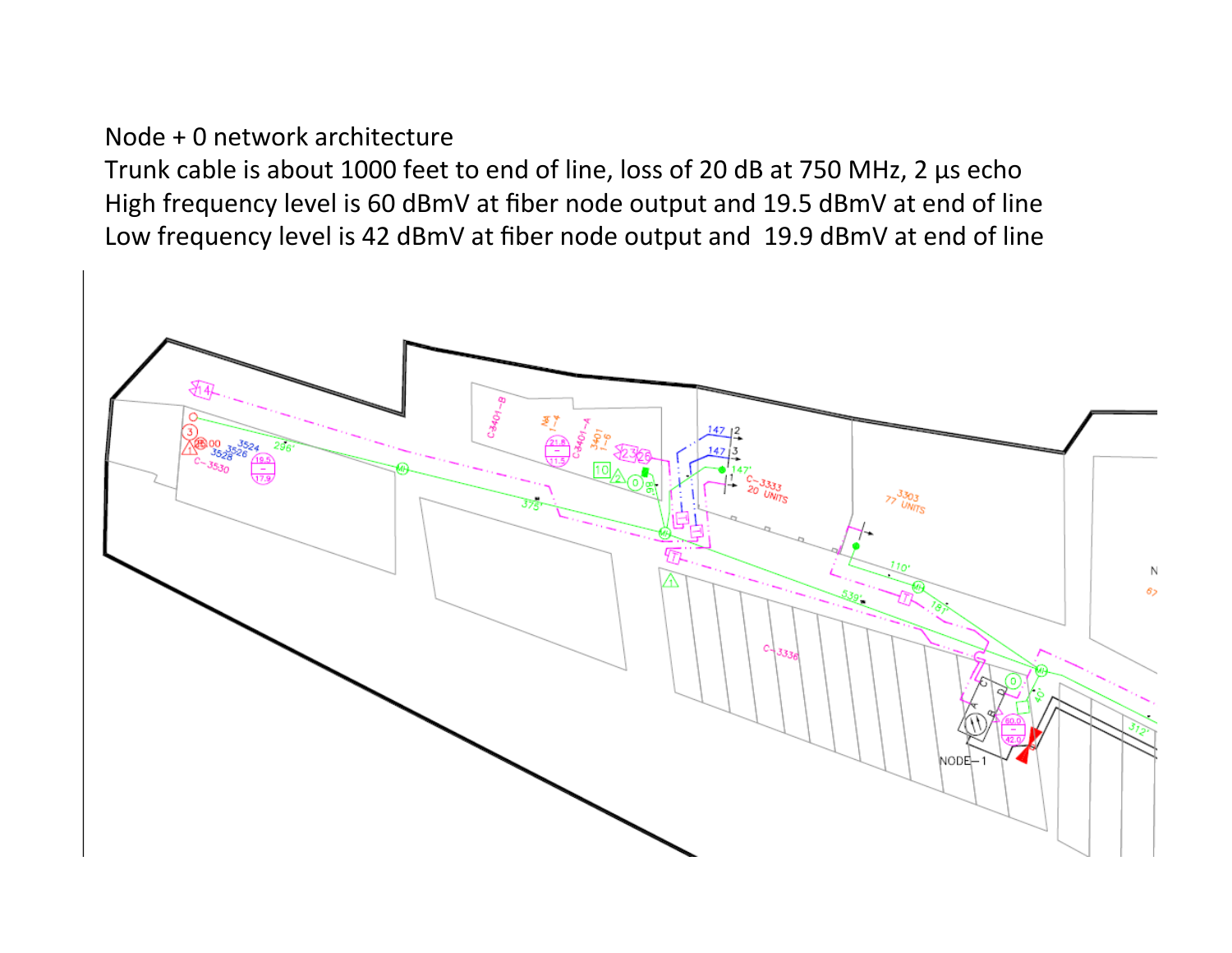

#### Product Consistency Distribution Charts [6,7]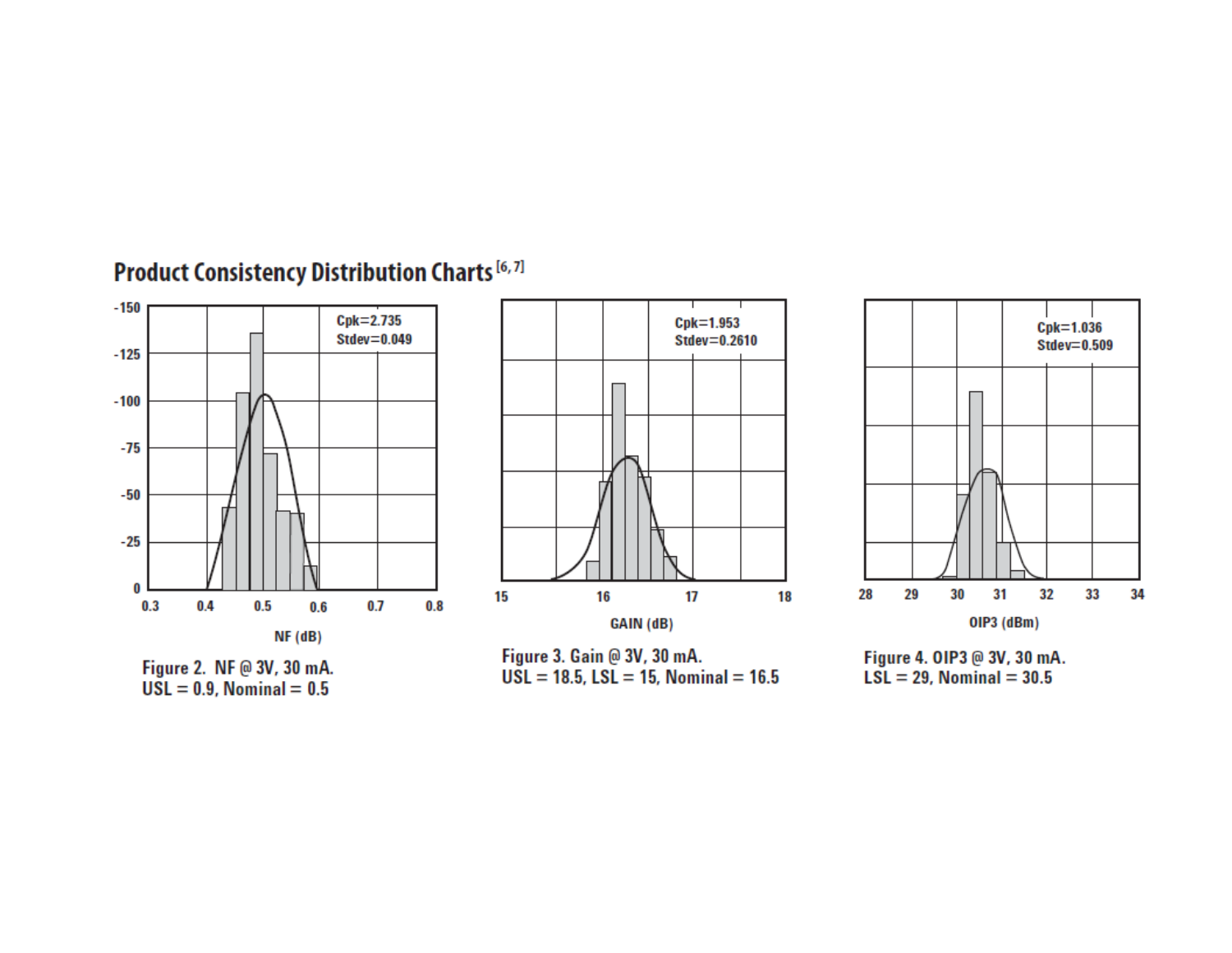### Measurement of Home STB

| level   | frequency  | <b>SNR</b> | <b>AGC</b> | <b>PreRSBER</b> |      |
|---------|------------|------------|------------|-----------------|------|
| dBmV    | <b>MHz</b> | dB         | $\%$       |                 | dB   |
| $-23.1$ | 711        | 27.5       | 96         | 4.83E-04        | 7.2  |
| $-20.4$ | 711        | 29.7       | 92         | $3.3W - 7$      | 8.1  |
| $-17.5$ | 711        | 32.3       | 87         | O               | 8.1  |
| 1.4     | 711        | 39.1       | 58         | O               | 20.3 |
| 4.7     | 711        | 38.9       | 53         |                 | 23.7 |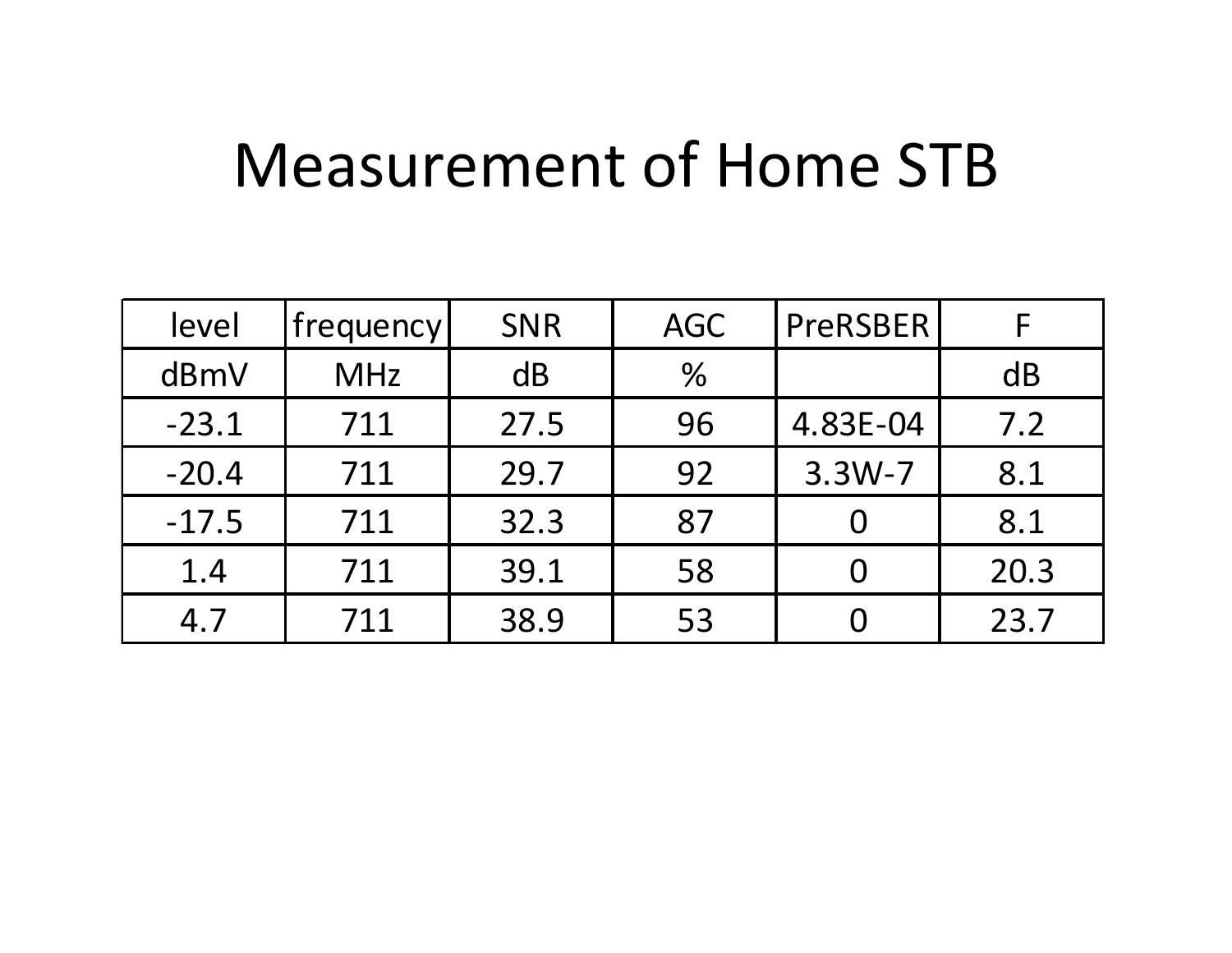### The level vs frequency within a home can vary by 15 dB

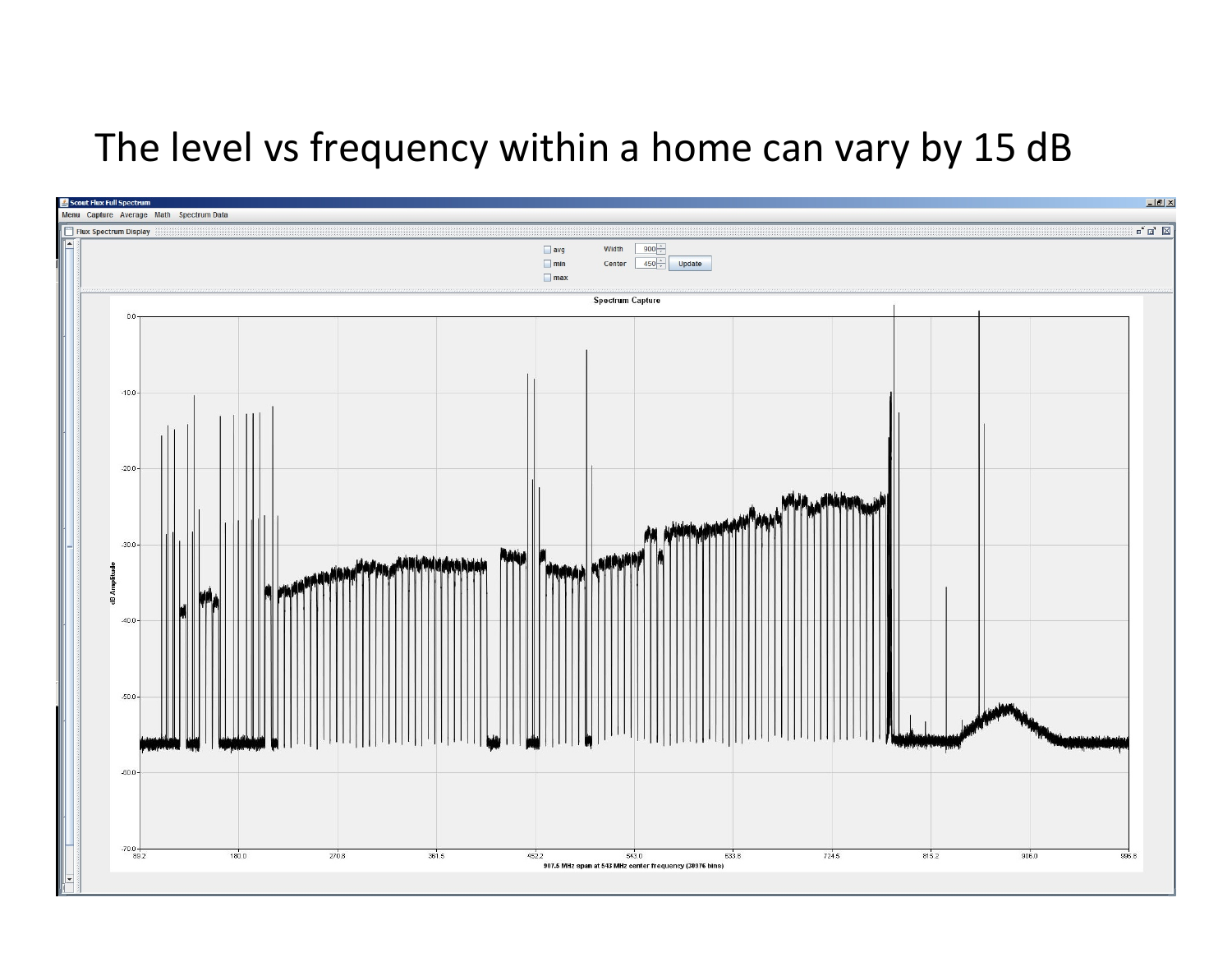# High Spectral Efficiency

- Nfft= $2^14=16,384$  OFDM subcarriers
- Sampling rate is 204.8 MHz
- Subcarrier spacing is 12.5 kHz
- Useful symbol time is 80 µs
- CP is  $2.5 \mu s$
- Channel width is 190 MHz
- 15,200 available subcarrier
- 384 pilots
- Data subcarriers  $= 1482$
- Data rate  $= 1.97$  Gbps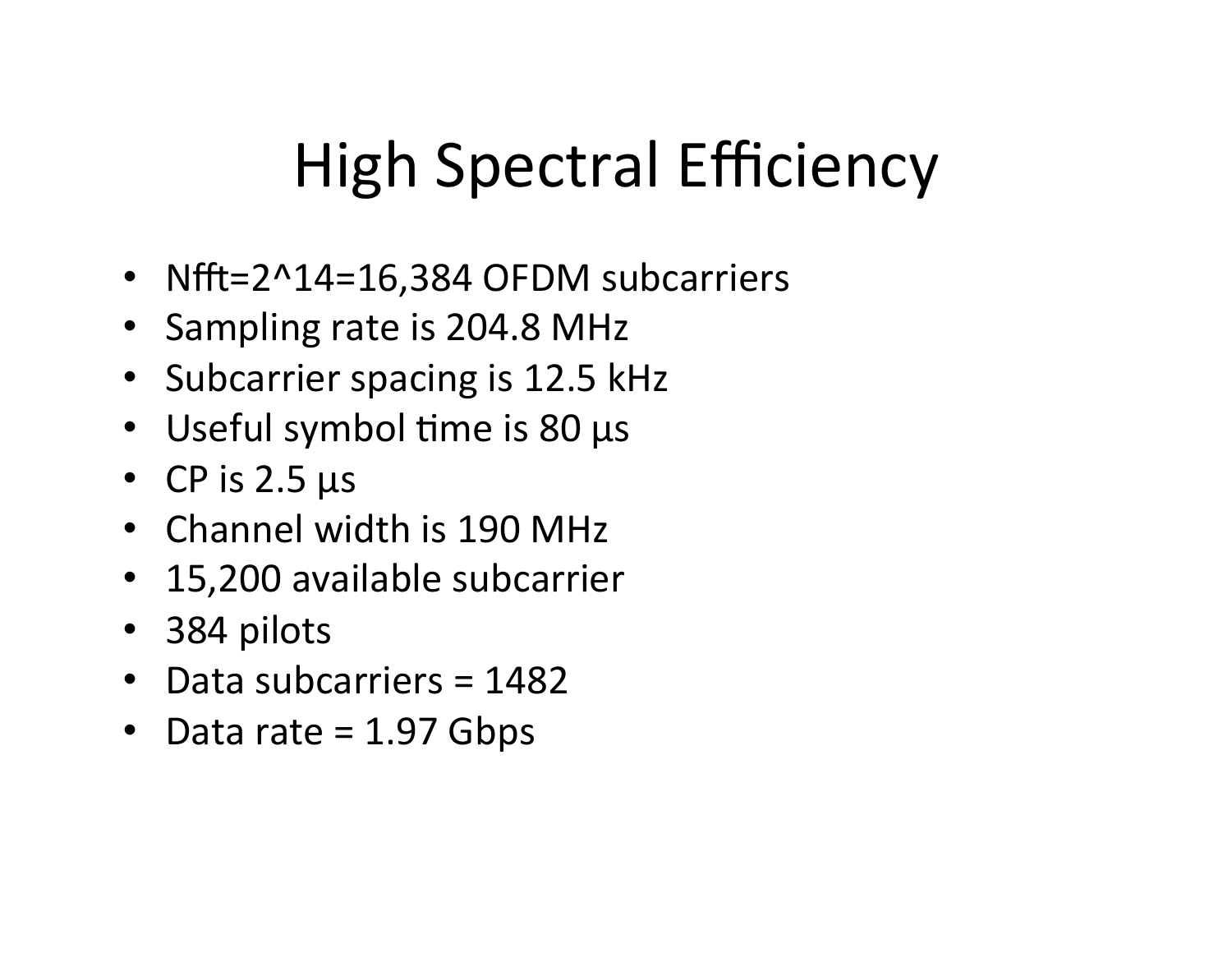### 1.99 Gbps in 192 MHz